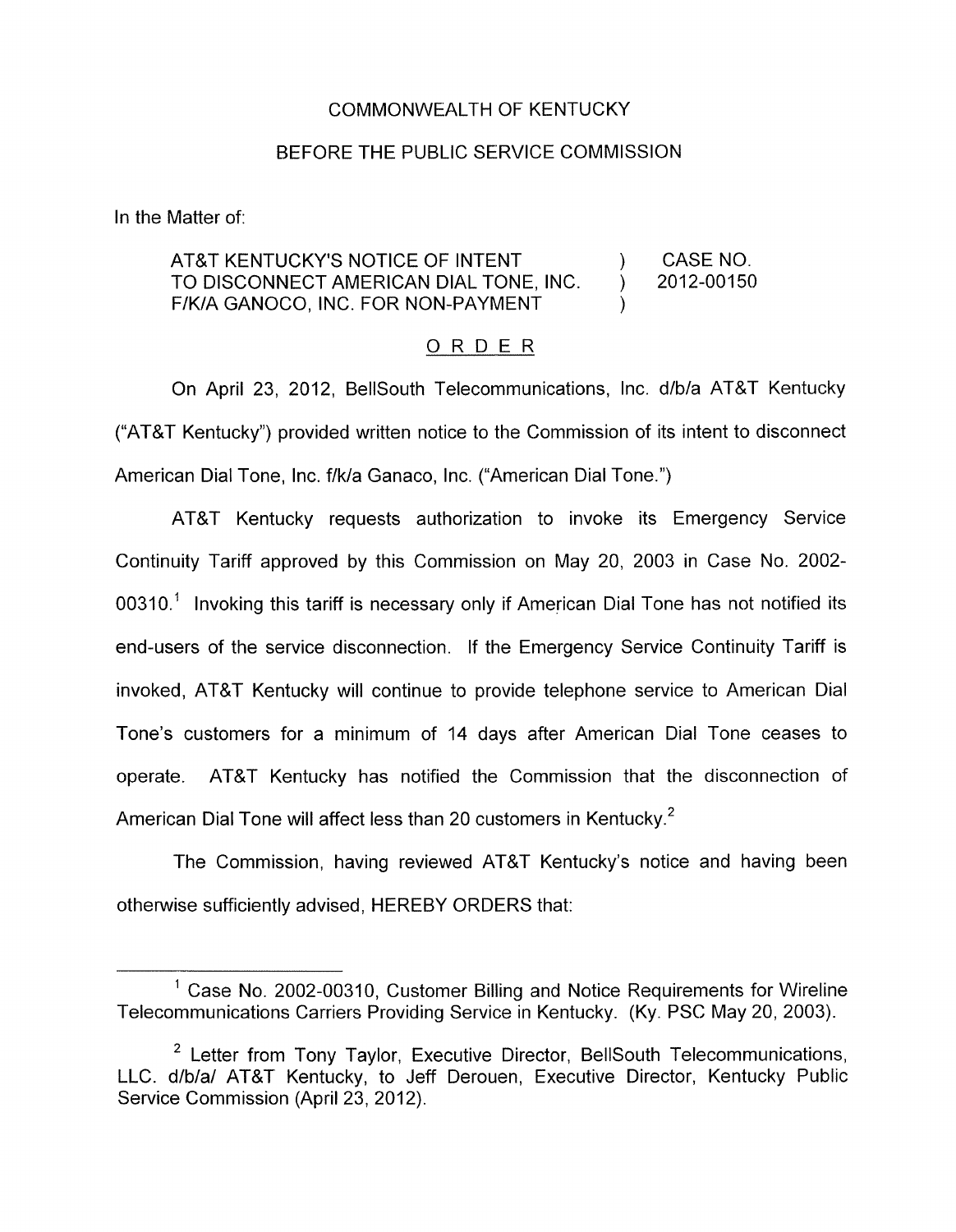1. American Dial Tone shall notify the Commission within seven calendar days from the date of this Order of its intent to pay the delinquent bill to AT&T Kentucky within ten days of the date of this Order or, in the alternative, of its intent to notify its end-users (if any) of the proposed service disconnection. Such written comments shall include a copy of American Dial Tone's customer notice and an affidavit indicating when the notice was mailed and the number of Kentucky customers to whom it was mailed.

2. A copy of AT&T Kentucky's notice of intent to disconnect American Dial Tone is attached hereto and incorporated herein.

3. If American Dial Tone has not responded as prescribed in ordering paragraph 1 within seven calendar days of the date of this Order, AT&T Kentucky shall implement the procedures established in its Emergency Continuity Tariff.

**4.** A copy of this Order shall be sent by Certified Mail to American Dial Tone.

By the Commission



ATTEST: Execu

Case No. 2012-00150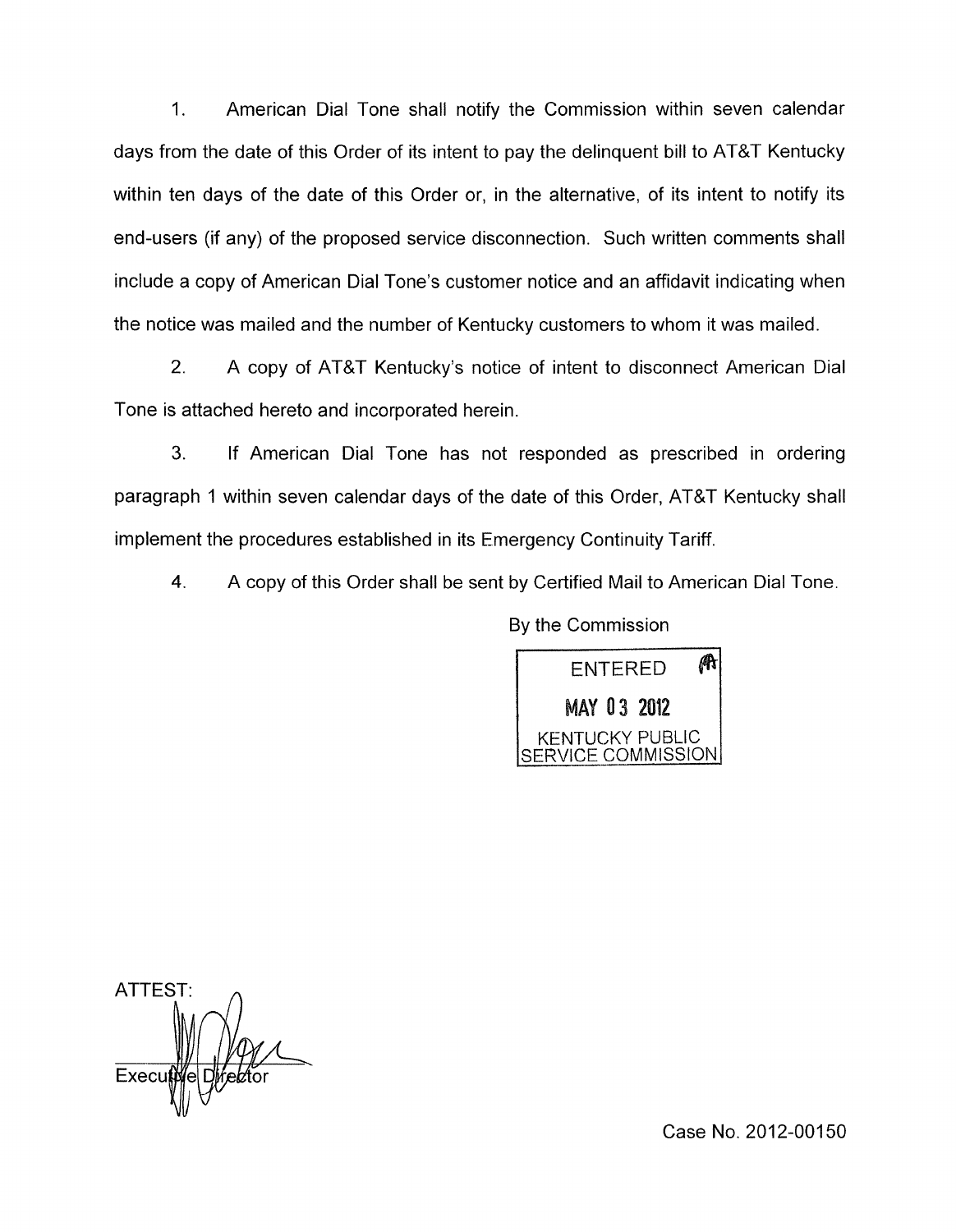

**Tony Taylor Executive Director**  **AT&T T: 502-582-2164 601 W. Chestnut Street**  $4^{\text{th}}$  Floor **Louisville, KY 40203** 

**4'h Floor [Tony.Taylor@att.com](mailto:Tony.Taylor@att.com)** 

April 18,2012

Case No. 2012-00150

# **RECEIVED**

APR 23 <sup>2012</sup> PUBLIC SERVICE COMMISSION

Mr. Jeff Derouen Executive Director Kentucky Public Service Commission 21 1 Sower Boulevard P. *0.* Box 615 Frankfort, KY 40602-06 15

Dear Mr. Derouen:

Pursuant to the Kentucky PSC's May 20,2003 order in KY PSC Case No. 2002-0310, AT&T Kentucky is providing notice to the Kentucky Public Service Commission (PSC) of AT&T Kentucky's intent to disconnect American Dial Tone, Inc. f/k/a Ganoco, Inc. ("ADT") for non-payment, May 9,2012.

AT&T Kentucky's records indicated that ADT is delinquent in payments of its bills to AT&T Kentucky. Attempts to collect past due amounts from ADT have been unsuccessful. AT&T has sent a written notification to ADT informing them of AT&T's intent to suspend or terminate service consistent with the terms and conditions of the Interconnection Agreement between ADT and AT&T Kentucky. As of today, AT&T Kentucky has received no payment from ADT and we seek to begin discontinuance of service on May 9, 2012. Disconnection of ADT services will affect fewer than 20 customers.

Under terms of their agreement, ADT is solely responsible for notifying its end users of the proposed service disconnection. AT&T Kentucky is copying ADT to remind them of their obligation to notify their end users of this situation regarding pending disconnection of services.

Should the Commission deterrnine the need to invoke AT&T Kentucky's Emergency Service Continuity Tariff, AT&T Kentucky will take steps to notify the affected end users and inform them that they may continue to receive telecommunications services through The Emergency Services Continuity Plan for a minimum of fourteen (14) days and that the end user must transition to a new service provider.

**Tf** there are any questions or the need for additional information concerning this filing, please call me at 502/582-2164.

Very truly yours, Taylor.

cc: Thomas Biddix American Dial Tone, hc. 100 North Harbor City Boulevard Melbourne, FL 32935